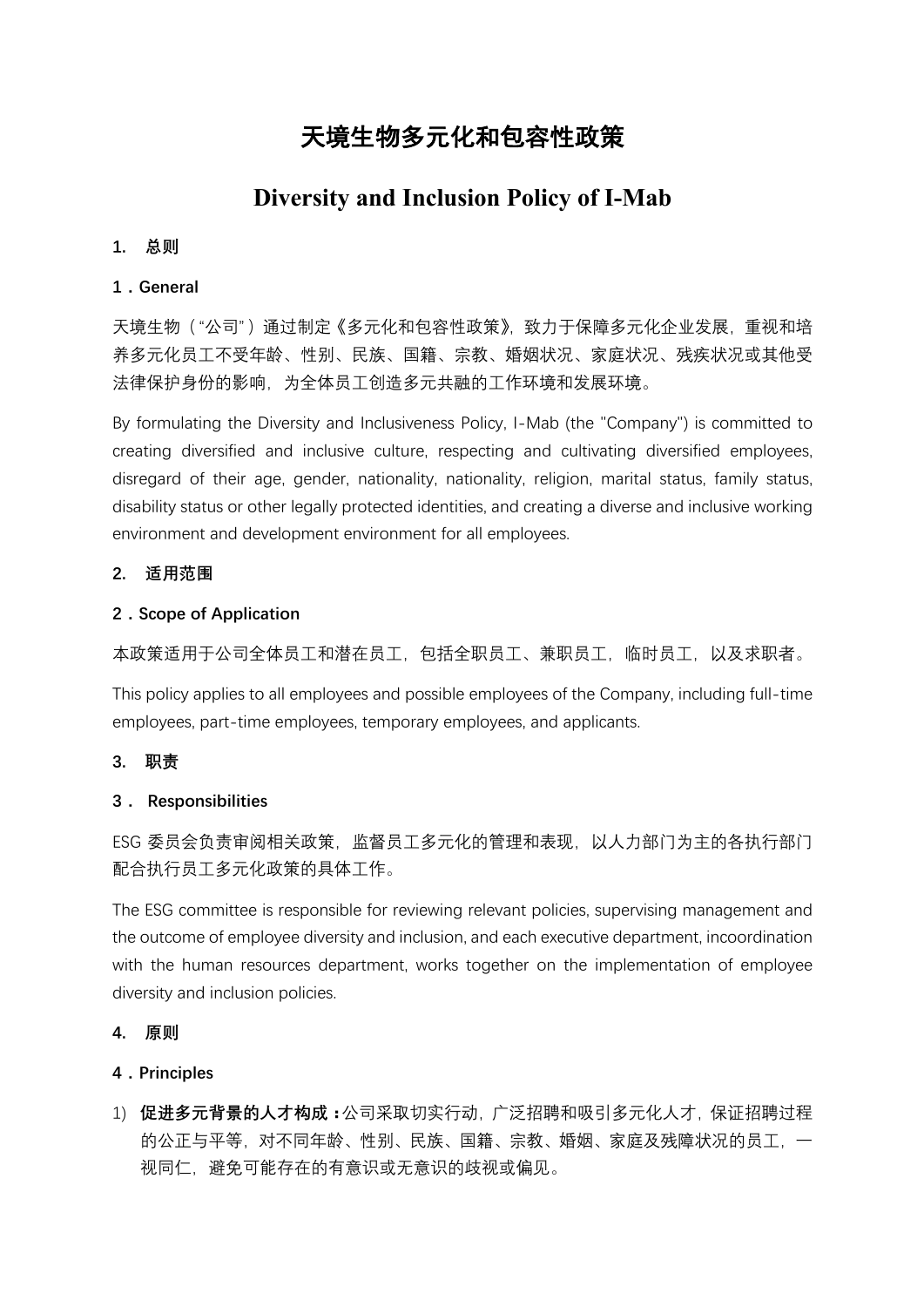- 1) **Provide fair and equal employment as well as development opportunities:** the Company takes practical actions to widely recruit and attract diversified talent to ensure a fair and equitable recruitment process; Employees of different ages, genders, nationalities, religion, sexual orientation and disabilities shall receive equal treatment to avoid possible conscious or unconscious discrimination or prejudice.
- **2) 创造和谐包容的工作环境:公司为员工提供和谐、文明、融洽的工作氛围及人文环境,**
- 2) **Create a harmonious and inclusive workplace:** the Company provides employees with a balanced, civilized, and safe working environment.
- **3) 赋能女性员工:**推动性别平等、支持女性领导人的职业发展与个人成长,激励女性力量在医 疗健康行业中不断创新。
- 3) Empower female employees: the Company promotes gender equality, supports the career development and personal growth of female leaders, and encourages women to innovate in the the healthcare industry.
- **4) 建立相关反馈机制:公司定期开展内部调查和评估,以评估与多样性相关的员工满意度、有 待改进之处和卓越表现,根据调查和评估的结果,公司有针对性地调整多样性和包容性的相 关工作。**
- 4) **Establisha feedback mechanism:** the Company periodically carries out internal surveys and assessments to evaluate employee satisfaction, potential areas of improvement, and performance related to diversity. According to the results of these surveys and evaluations, the Company will provide necessary adjustments to diversity and inclusiveness initiatives.
- **5) 建立合理透明的违规举报渠道:公司定期开展多元化相关的培训,促进全体员工对该政策的 理解。对于违反本政策的行为,公司鼓励员工通过相关渠道进行举报。对于所有被举报的违 规行为,公司会严肃处理,认真调查,必要时将采取纠正措施。**
- 5) **Establish appropriate, and transparent channels for reporting violations:** the Company regularly carries out Diversity & Inclusion training to promote understanding of the policy. The Company encourages employees to report any violations of this policy through relevant channels. For all reported violations, the Company will take the necessary measures to investigate violations and take corrective actions as necessary.
- **5. 附则**

# **5. Supplementary Provisions**

本政策未尽事宜,按业务运营所在国家及当地相关政策执行。

Matters not covered in this policy shall be implemented in accordance with the relevant policies